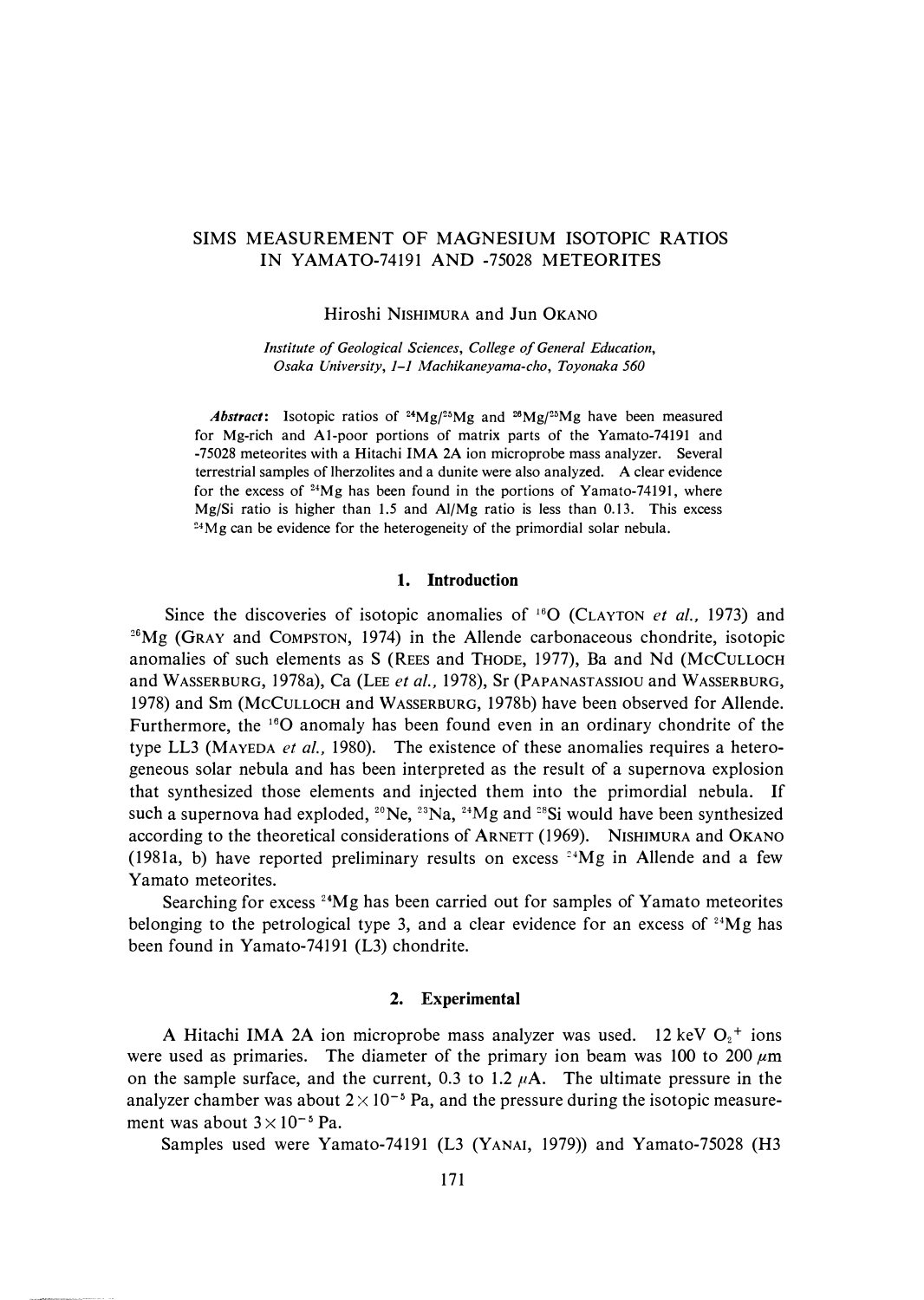**part in a brecciated chondrite (YANAI, 1979)) and a few terrestrial lherzolites from Salt Lake, Hawaii, from Oki Island, Japan, and from McMurdo, Antarctica. A terrestrial forsterite in dunite from Ehime Prefecture, Japan was also analyzed as a laboratory standard. Polished and ultrasonically washed surfaces of these samples were used for the isotopic analyses.** 

**Magnesium isotopic analyses for the chondrites were performed on Al-poor and Mg-rich portions in matrix areas where the concentration ratios of Al/Mg were less than 0.13. Mass scannings were repeated 10 to 20 times in one run over the mass range from 24 to 26, and more than 3 runs were carried out at one probed portion. In order to avoid charge build-up due to the positive ion bombardment, electron spray was applied. Moreover, samples were covered with a sheet of tantalum with apertures 3 mm in diameter. A schematic diagram of a sample holder with a cover of tantalum is shown in Fig. 1.** 



*Fig. I. Sample holder with a cover of tantalum sheet.* 

*Table I. Contribution of <sup>24</sup>MgH<sup>+</sup>to the mass peak at mass number 25, in cases that without and with a cold finger of liquid nitrogen aside the sample.* 

| Lia. N, | THE RESIDENCE IN THE RESIDENCE OF THE RESIDENCE OF THE RESIDENCE OF THE RESIDENCE OF THE RESIDENCE OF THE RESIDENCE IN THE RESIDENCE OF THE RESIDENCE OF THE RESIDENCE OF THE RESIDENCE OF THE RESIDENCE OF THE RESIDENCE OF T<br>$^{24}{\rm MgH^{+}}/{^{25}{\rm Mg^{++}}}$ | Pressure (Pa)      |  |
|---------|-----------------------------------------------------------------------------------------------------------------------------------------------------------------------------------------------------------------------------------------------------------------------------|--------------------|--|
| Without | $3 \times 10^{-2}$                                                                                                                                                                                                                                                          | $4 \times 10^{-5}$ |  |
| With    | $4 \times 10^{-4}$                                                                                                                                                                                                                                                          | $3 \times 10^{-5}$ |  |

\* The estimate of <sup>24</sup>MgH<sup>+</sup>/<sup>25</sup>Mg<sup>+</sup> was carried out based on hydride ion formation ratio which was calculated according to eqs. (1) and (2).

**In order to decrease the interferences due to the molecular ions that would come from the environment of hydrocarbons and water vapor, a cold finger of liquid nitrogen was put aside the samples. A remarkable effect of this cold finger was found, as shown in Table 1.** 

**Interferences of multiply-charged and molecular ions with mass peaks at masses 24, 25 and 26 were examined. The second column of Table 2 lists the main ionic species which are liable to overlap. The maximum contributions of these interfering ionic species to the subject ionic species are shown in the third column of the table.**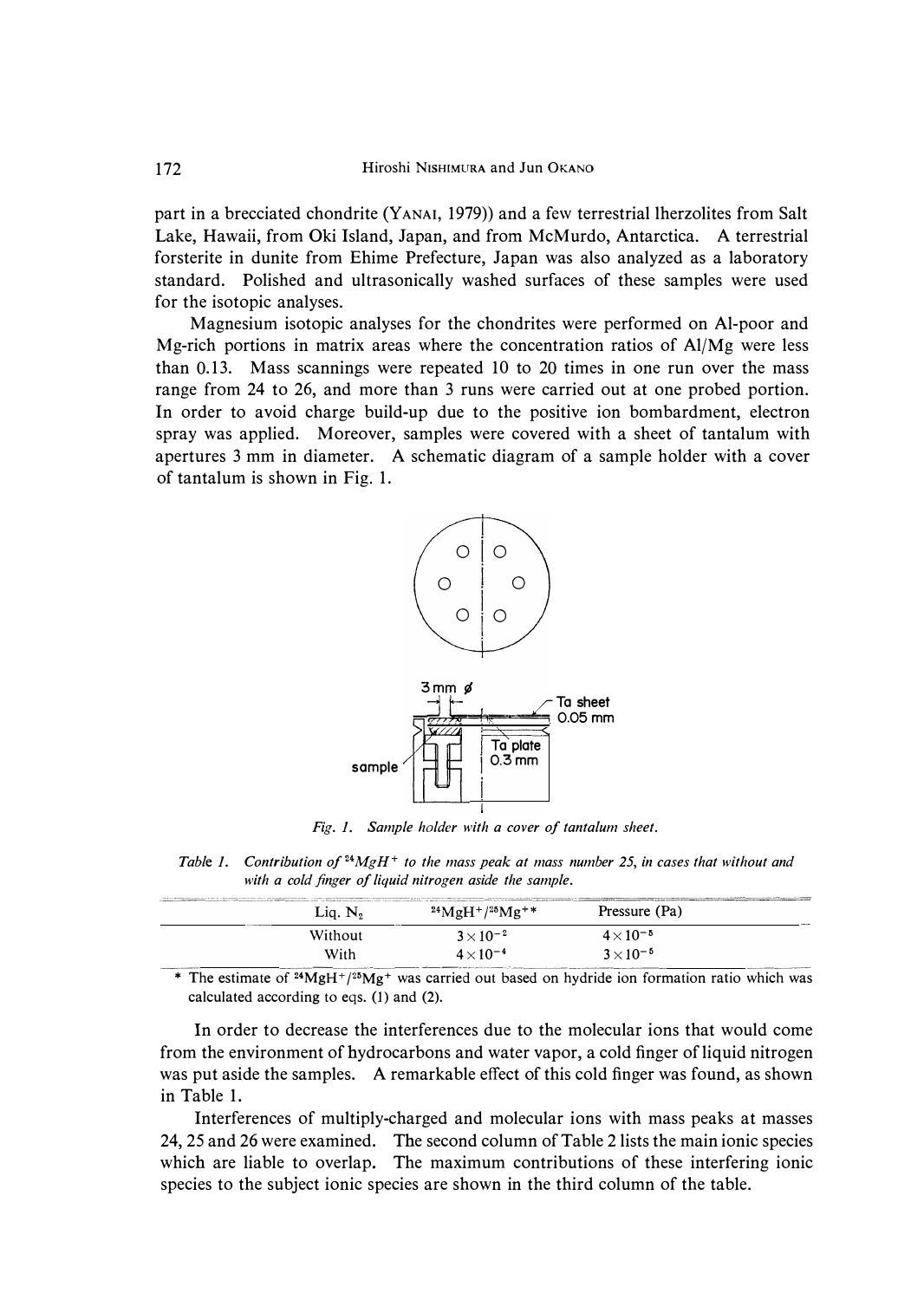| Subject ionic<br>species | Overlapping<br>ionic species                                 | Maximum contribution<br>to the subject peak |
|--------------------------|--------------------------------------------------------------|---------------------------------------------|
|                          | ${}^{12}C_2{}^+$                                             | $3\times10^{-5}$                            |
| $^{24}Mg +$              | $^{22}$ NaH <sup>+</sup>                                     | $1 \times 10^{-8}$                          |
|                          | $48Ca2+$                                                     | $2 \times 10^{-5}$                          |
|                          | $48Ti^2$ +                                                   | $7\times10^{-5}$                            |
|                          | $12C^{13}C+$                                                 | $5 \times 10^{-6}$                          |
|                          | ${}^{12}C_2H^+$                                              | $7 \times 10^{-6}$                          |
| $^{25}Mg +$              | $^{23}NaH_2^+$                                               | $1 \times 10^{-6}$                          |
|                          | $^{50}Ti^{2+}$                                               | $4 \times 10^{-5}$                          |
|                          | ${}^{50}Cr^{2+}$                                             | $1 \times 10^{-6}$                          |
|                          | $24$ MgH <sup>+</sup>                                        | $4 \times 10^{-4}$                          |
| $^{26}Mg +$              | ${}^{13}C_2{}^+$<br>$^{12}C^{13}CH^+$<br>${}^{12}C_2H_2{}^+$ | $1\times10^{-6}$                            |
|                          | $12C14N+$                                                    | $7 \times 10^{-6}$                          |
|                          | ${}^{52}Cr^{2+}$                                             | $5 \times 10^{-4}$                          |
|                          | $^{25}MgH +$                                                 | $5 \times 10^{-5}$                          |

*Table 2. Interferences of doubly-charged and molecular ionic species with the mass peaks at mass numbers of 24, 25 and 26.* 

*Table 3.*  $^{12}C_2^+ / ^{12}C^+$ ,  $^{12}CN^+ / ^{12}C^+$  and  $^{12}CH^+ / ^{12}C^+$  ratios measured for the carbon*containing samples.* 

| Sample          | $12C_2^+$ / $12C^+$ | $12CN^{+}/12C^{+}$ | $^{12}CH+ / ^{12}C+$ |  |
|-----------------|---------------------|--------------------|----------------------|--|
| Silicon carbide | 0.016               | 0.0004             | 0.013                |  |
| Calcite         | 0.003               | 0.0001             | 0.026                |  |
| Charcoal        | 0.040               | 0.0010             | 0.031                |  |
| Graphite        | 0.054               | 0.0013             | 0.005                |  |
| Dolomite        | $\sim$ 0            | $\sim 0$           | 0.077                |  |

The interferences of <sup>12</sup>C<sub>2</sub><sup>+</sup>, <sup>12</sup>C<sup>13</sup>C<sup>+</sup>, <sup>12</sup>C<sub>2</sub>H<sup>+</sup>, <sup>13</sup>C<sub>2</sub><sup>+</sup>, <sup>12</sup>C<sup>13</sup>CH<sup>+</sup>, <sup>12</sup>C<sub>2</sub>H<sub>2</sub><sup>+</sup> and <sup>12</sup>C<sup>14</sup>N<sup>+</sup> were estimated in the following way. The ratios of  ${}^{12}C_2{}^{+}/{}^{12}C^+$ ,  ${}^{12}CN{}^{+}/{}^{12}C^+$  and **<sup>12</sup>CH**<sup>+</sup>**/** 12**c**+ **were first evaluated for samples of silicon carbide, calcite, charcoal, graphite and dolomite, as shown in Table 3. The largest values in the table for each ionic species, the intensities for the samples at masses 12, 12.5, 13, 24, 25 and 26, and the diatomic ion formation ratio for carbon isotopes (NISHIMURA and OKANO, 1981a) gave us an estimate of the maximum contributions, as shown in Table 2. As for the contribution of** 23**NaH**<sup>+</sup> **, the estimate could be made by using the intensities at masses**   $23$  (<sup>23</sup>Na<sup>+</sup>), 24 (<sup>22</sup>NaH<sup>+</sup> and <sup>24</sup>Mg<sup>+</sup>) and 25 (<sup>25</sup>Mg<sup>+</sup>) for a terrestrial anorthite sample. **The estimate of doubly-charged ions of Cr, Ti and Ca was carried out by referring**  to the intensities of  ${}^{53}Cr^{2+}$ ,  ${}^{47}Ti^{2+}$ ,  ${}^{49}Ti^{2+}$  and  ${}^{40}Ca^{2+}$  at masses 26.5, 23.5, 24.5 and **20, respectively. The hydride ion formation ratio, MgH**<sup>+</sup>**/Mg**<sup>+</sup> **, was evaluated based on the following equations.** 

$$
\frac{I_{25}}{I_{24}} = \frac{A_{25}}{A_{24}}(1-\alpha) + x,\tag{1}
$$

$$
\frac{I_{26}}{I_{24}} = \frac{A_{26}}{A_{24}}(1-\alpha)^2 + \frac{A_{25}}{A_{24}}x,\tag{2}
$$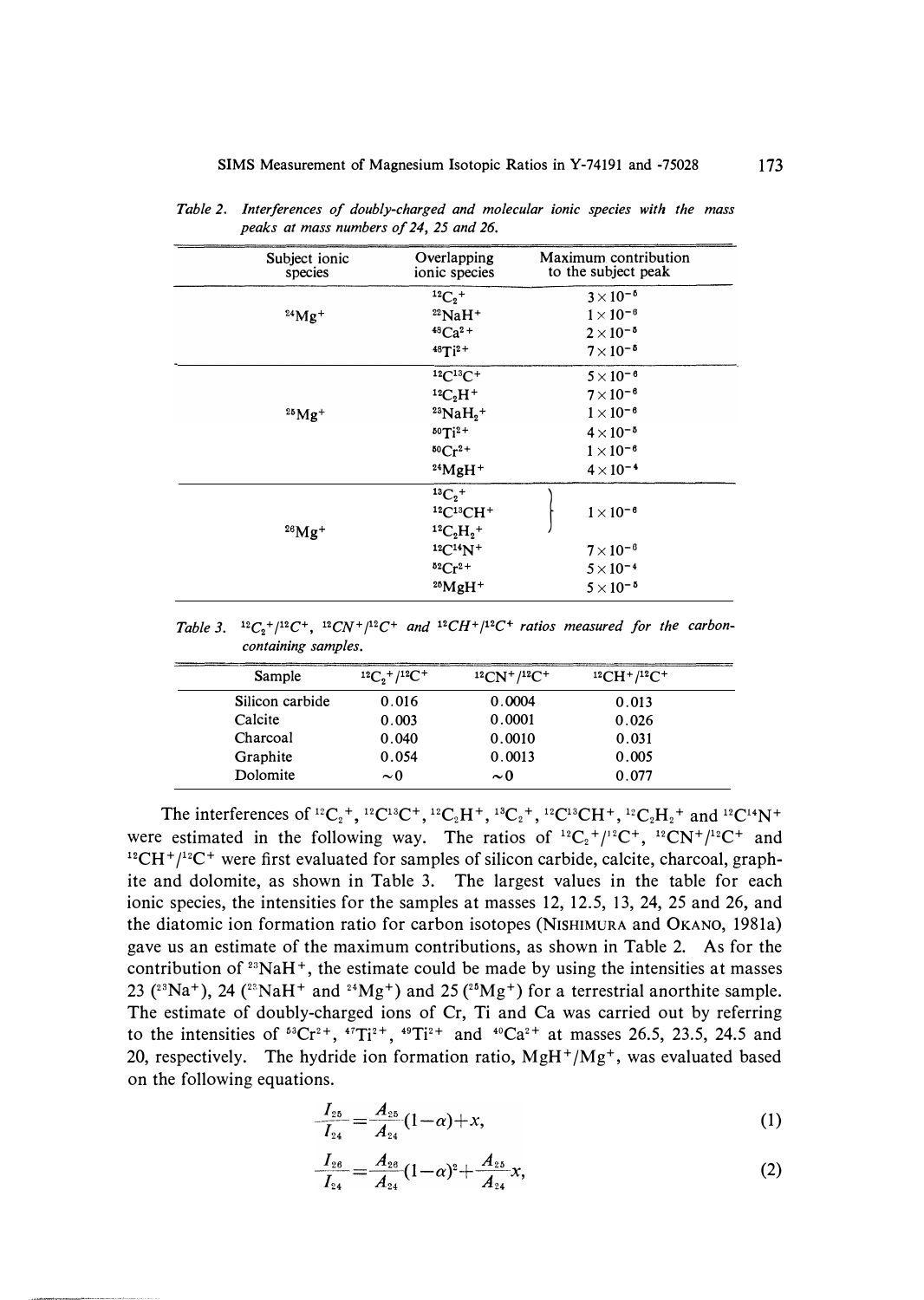where  $I_m$ : secondary ion intensity at mass *m* 

 $A_m$ : natural isotopic abundance of  $^m$ Mg

- **a: mass discrimination factor**
- *x:* **hydride ion formation ratio.**

**Using this value of** *x,* **the contribution of hydride ions to the subject mass peaks were estimated.** 

**The maximum contribution of the interferences as a whole was estimated to be**  less than  $1 \times 10^{-3}$  of the subject peak.

**An example of the secondary ion mass spectrum obtained for the Yamato-74191 meteorite is shown in Fig. 2. Isotopic ratios of <sup>2</sup> <sup>4</sup>Mgj**2**<sup>5</sup>Mg and 26Mg/**2**<sup>5</sup>Mg were cal**culated from raw secondary ion intensities, and the deviations of these ratios,  $\Lambda_{24/25}$ and  $\Lambda_{26/25}$ , from the laboratory standard values were evaluated in permil from eq. (3).

$$
\mathcal{A}_{m/25} = \left[ \frac{(\sqrt[m]{\text{Mg}})^{25} \text{Mg})_{\text{sample}}}{(\sqrt[m]{\text{Mg}})^{25} \text{Mg})_{\text{lab.5}} \text{Hg}} - 1 \right] \times 1000 \ (m = 24, 26) \ . \tag{3}
$$

**The calculations and statistical procedures as well as the control of mass scannings were done automatically by using a micro-computer controlling system which was constructed by the authors. The control contains: (1) scan speed switching, slow at the top of a mass peak and fast at the bottom, (2) data read-in by ten point running mean method, (3) peak height calculation by a top value minus a bottom value, (4) correction for intensity variation with time, (5) calculation of peak height ratios and L1 values, (6) statistical procedures which are the calculation of a mean and a standard**  deviation ( $\sigma$  and  $\sigma_m$ ), the exclusion of data exceeding  $\pm 2\sigma$ , recalculation of a mean



 $\triangle$ 24/25 ‰  $\triangle$ 26/25 ‰ -10 0 10-10 0 10 I <sup>I</sup>I I **I** r----r--r--'I  $\Omega$ 0 0 0 0 0 0 0 0 0 0 0 0 0 0  $\circ$  0 **J--e-1** i-e; I , I , I t , 1 , J -JO O 10 -10 0 10

*Fig. 3. Data showing reproducibility by using the terrestrial Jorsterite sample. Data were taken intermittently over about one month and they are plotted in chronological order.* 

*Fig. 2. Example of secondary ion mass spectrum for the matrix of Yamato-74191.*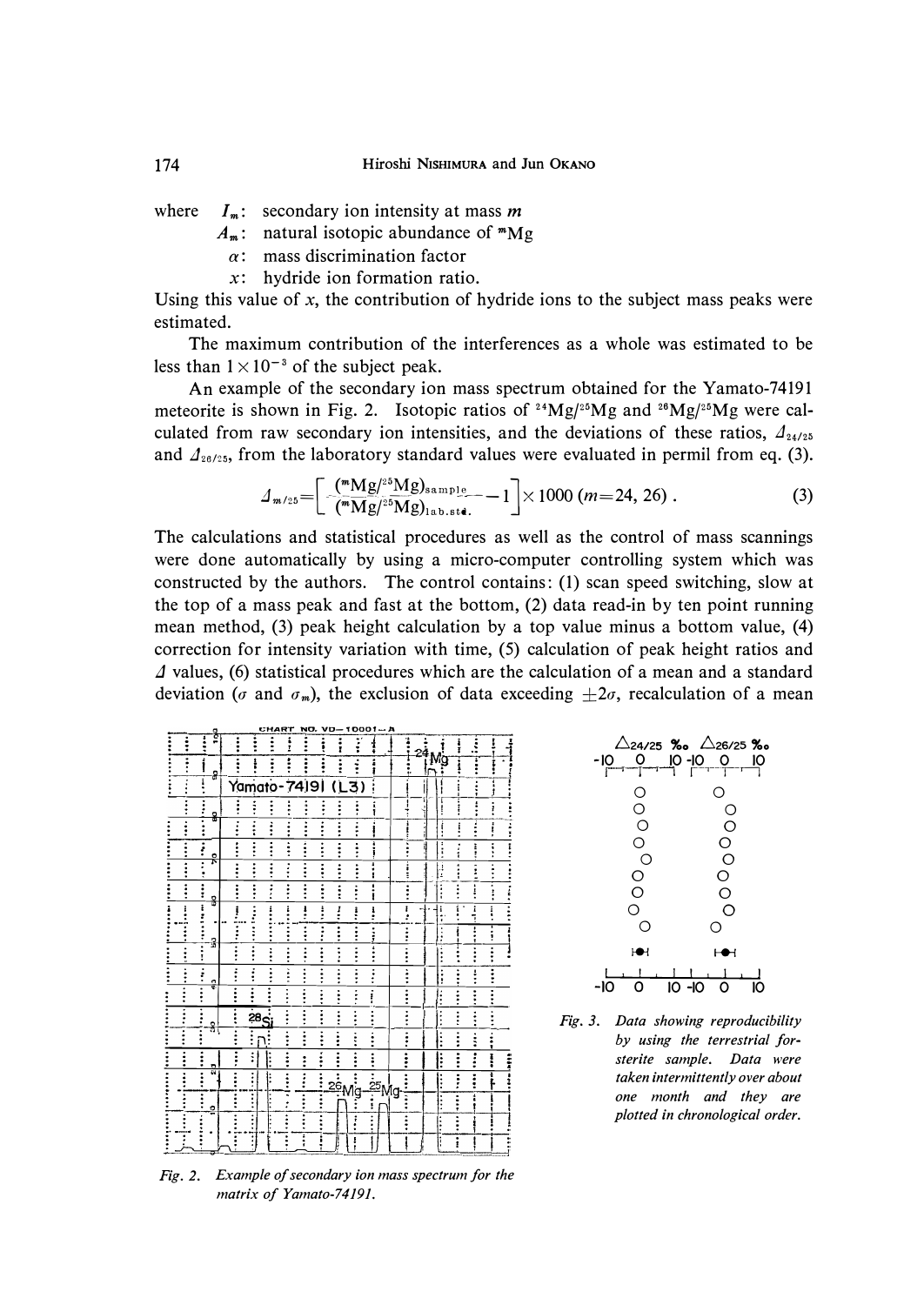and an error and the iteration of these procedures, and (7) data print out.

The reproducibility of the magnesium isotopic measurement has been examined by analyzing the laboratory standard sample of forsterite intermittently over about one month. The  $\Delta$  values obtained for these analyses are plotted in chronological order in Fig. 3. From the plot, the reproducibility was found to be about  $\pm 3$  permil as  $\pm 2\sigma$ , as shown by the error bars for the closed circles in the figure.

## **3. Results and Discussion**

Data obtained for three samples of terrestrial lherzolites and for a spine! lherzolite are shown in Fig. 4 as a three isotope plot. In the figure, a straight line with the slope



*Fig. 4. Three isotope plot of magnesium for terrestrial samples. F02: forsterite in dunite (Ehime, Japan); laboratory standard, SLA6: lherzolite (Salt Lake, Hawaii), SL45: spine! lherzolite (Salt Lake, Hawaii), MM: lherzolite (McMurdo, Antarctica), OK: lherzolite (Oki Island, Japan).* 



*Fig. 5. Three isotope plot of magnesium for the matrix of the Yamato-74191 (L3) chondrite.*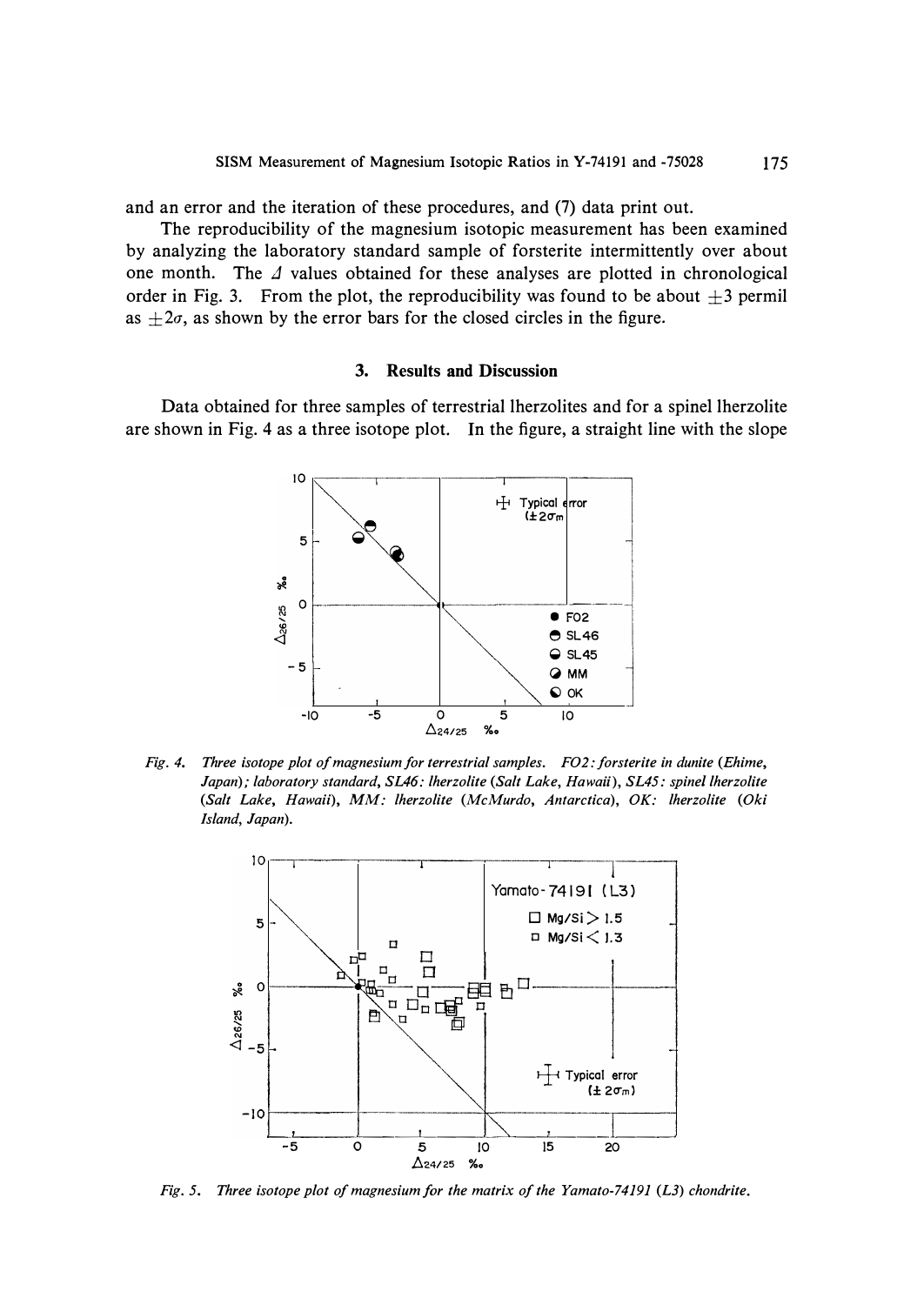

*Fig. 6. Three isotope plot of magnesium for the matrix of the Yamato-75028 (HJ part of breccia) chondrite.* 

of  $-1$  corresponds to the normal mass fractionation depending on the mass difference. **A typical error shown in the figure represents twice a standard deviation of a mean. The plotted points fall well along the normal mass fractionation line.** 

**Figure 5 gives the three isotope plot of magnesium for the sample of Yamato-74191. It contains two types of data; one is for the portions where the concentration ratio of Mg/Si is higher than 1.5, and the other is for the portions where Mg/Si is less than 1.3. At every portion Al/Mg ratios are less than 0.13. From Fig. 5, the excess of** 24**Mg is clear for high Mg/Si portions, and for low Mg/Si portions, some of the plotted points also have a tendency for excess** 24**Mg, but the excess is not so clear.** 

**The data for H3 part of Yamato-75028 are shown in Fig. 6. Almost all data plot near the normal mass fractionation line. No tendency for anomalous** 24**Mg is found from this figure.** 

## **4. Conclusion**

**Clear evidence for an excess of** 24 **Mg has been found for the matrix part of the Yamato-74191 (L3) chondrite. The excess <sup>24</sup>Mg can be explained as the addition of almost pure** 24**Mg, produced in a supernova explosion, to the original magnesium preexisting in the primordial solar nebula.** 

**This result can be a clearer experimental evidence for the heterogeneity of the solar nebula, together with the results of** 16**0 and** 26**Mg anomalies.** 

#### **Acknowledgments**

**The authors are indebted to Prof. T. NAGATA of the National Institute of Polar Research for the permission to use the Yamato meteorite samples. They also thank Dr. I. KANEOKA of the University of Tokyo for providing the samples of terrestrial lherzolites.**